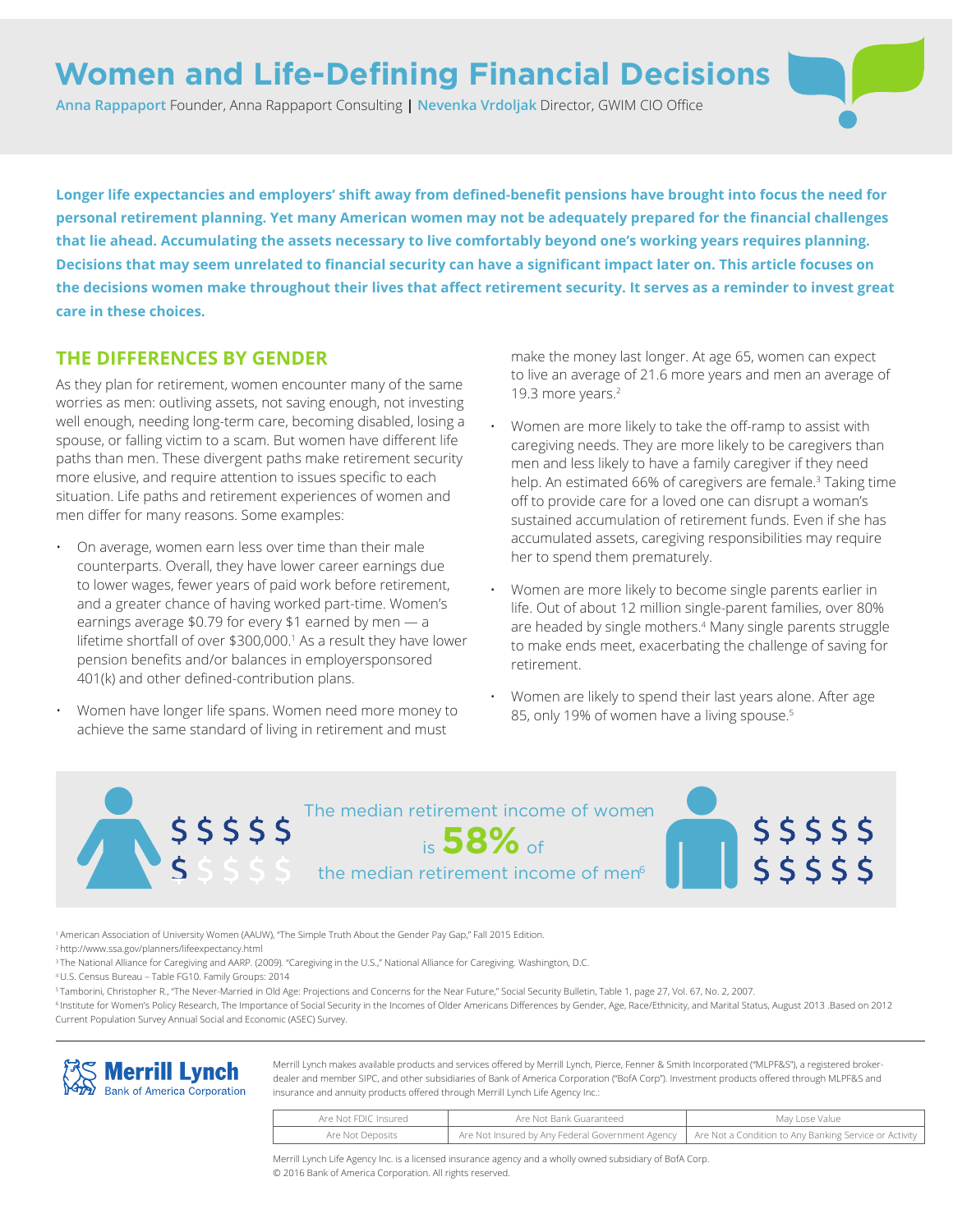

In seeking to strengthen retirement security. The following considerations loom especially large for women:

#### **CAREER DECISIONS**

Between their 20s and their 60s, women pursue many different types of careers and patterns of work. Some have a series of jobs, while others work for a single employer for a long period. Employers vary widely in the types of benefits they offer employees — and in their comparative generosity.7 For example, teachers and public employees often have the potential for long-term employment and generous pensions, but switching jobs may entail a substantial loss of benefits. Small employers, meanwhile, are less likely to offer benefits. In contrast, most large corporations offer health benefits, retirement programs and access to tax-deferred savings. Decisions about career, such as taking one job or leaving another, can affect retirement security. For couples, decisions made by either partner can affect the family.

# **TIPS**

- Saving early is very valuable. Savings can increase a woman's chances of having enough to last through her retirement years.
- Carefully consider investment options and implications of being conservatively invested over a longer period of time.<sup>8</sup>
- In making career and job choices, consider the employee benefits available in the industry and company.
- If switching jobs, consider what benefits might be lost.
- If your employer does not offer a retirement savings plan, save in an Individual Retirement Account.

#### *Starting early can make a significant difference over time*

*Consider the case of Olivia, Jane and Sarah (Figure 1). Olivia puts \$250 per month into a retirement account starting at age 25. Jane starts saving \$250 per month at 35. Sarah starts saving that amount at 45. All three continue to add \$250 per month until they retire at age 65. Accumulated savings vary dramatically depending on when each started saving for retirement. Olivia will have \$383,500 in retirement savings, Jane will have about half that amount, and Sarah about one quarter.*



Note: Assumes a hypothetical annual rate of return of 5%. The analysis is on a pre-tax basis. Figures rounded to the nearest \$100. Source: Calculations by Merrill Lynch Wealth Management

### **RELATIONSHIP AND FAMILY DECISIONS**

Financial plans should help two people achieve their goals whether as a couple or as individuals. Couples may decide to marry or remain unmarried, and they may decide to share finances or keep them totally or partly separate. Family issues become more complex in families with children. The decision of who provides childcare typically affects both partners' career paths.

Couples face many hurdles, financial and otherwise, as they decide how to structure their lives. In many couples, the woman shoulders much of the homemaking and caregiving responsibilities, while the man is more likely to have a long-term, stable job offering the means to build retirement savings. Some couples accumulate debt rather than savings, with both parties bearing that burden. Such situations can leave a woman with unexpected problems later, particularly if she is no longer part of the couple.

Failure to pay attention to one's finances early in adulthood may leave a woman in a difficult situation later on. Similarly, decisions about whether to marry and divorce affect financial security. For example, Social Security offers widow and spousal benefits, but only to spouses, not partners. In addition, income taxes affect married couples differently than singles; and spouses generally have access to employer-sponsored health insurance and have rights under other benefit plans. Today, it is not unusual to be in a different marriage or relationship during retirement than during one's working years. Social Security benefits are available to divorced spouses who haven't remarried, but only if their marriage lasted at least ten years.

<sup>7</sup>According to the U.S. Department of Labor Employee Benefits Security Administration's Women and Retirement Savings study, of the 62 million wage and salaried women (age 21-64) working in the U.S. just 45% participate in a retirement plan (August 2013).

Merrill Lynch research shows that women report having less confidence in their investing knowledge. Source: Michael Liersch, Women and Investing: A Behavioral Finance Perspective, Merrill Lynch Wealth Management, 2015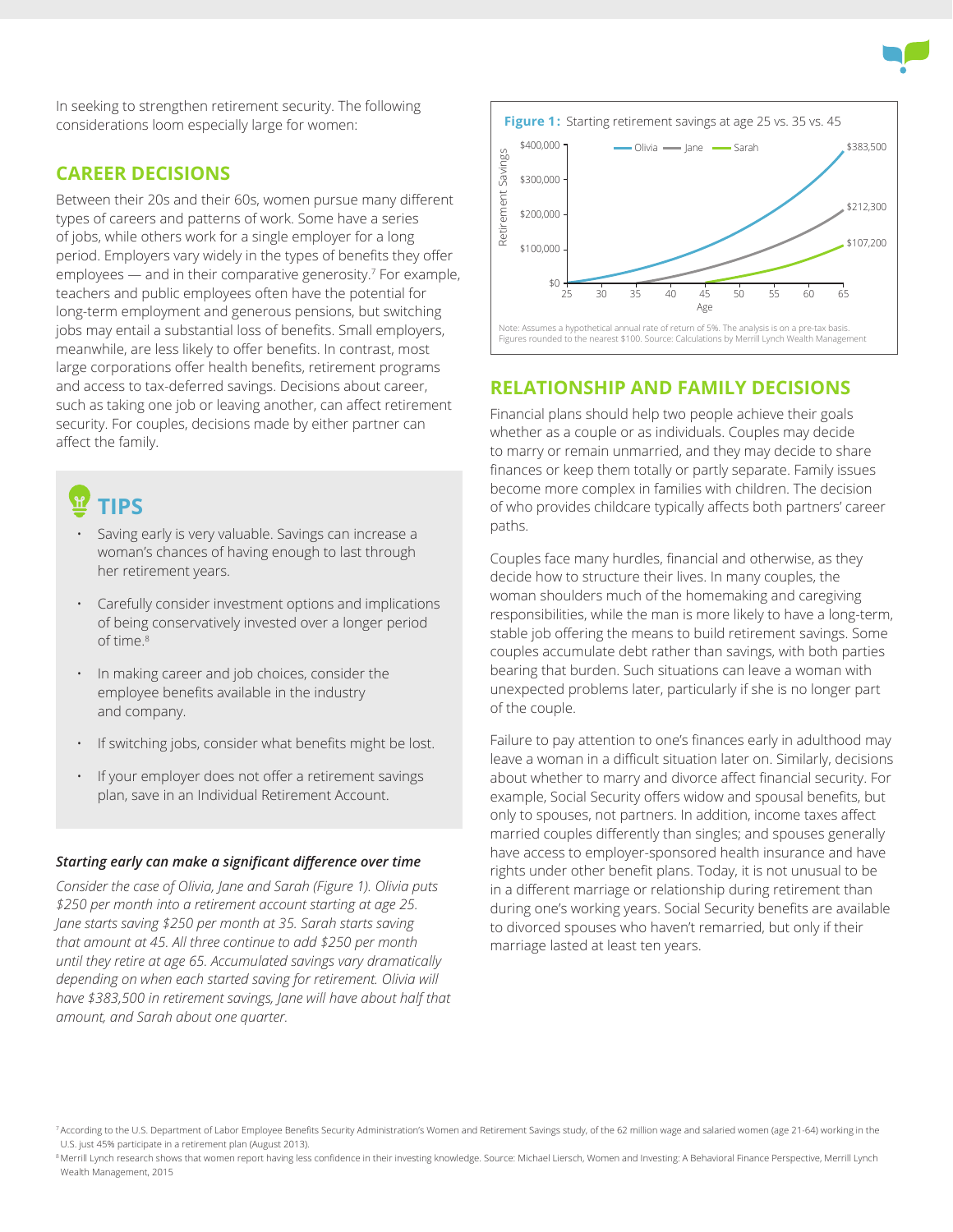

# **TIPS**

- Pay close attention to personal finances and seek to balance short- and long-term goals.
- For couples, each spouse should be actively involved in making financial decisions.
- Married couples should build a financial plan that works for them today but also for each spouse in the event of separation.
- Safeguard your own needs before deciding to help other family members financially.
- Stay-at-home spouses should seek financial protection, including life and disability insurance; and both they and the breadwinner should consider putting money into a Spousal Individual Retirement Account (IRA).

### **HOME OWNERSHIP AND DEBT**

Many American families find that their home is their greatest asset both early in life and when they reach retirement.<sup>9</sup> Housing is the largest expense for many families, during working years and afterward. Most homes are financed with mortgages that extend over long periods of time. Components of total housing costs include taxes, mortgage payments, utilities, lawn maintenance, repairs, and keeping furnishings up-to-date.

Many women are very attached to their house and want to remain there as long as possible. But in some situations, downsizing or moving may be a wiser choice. For families who have several children, the house may be larger than what is needed after the children leave home, and much larger than what is needed when a woman resides there alone. So women should carefully consider housing alternatives later in life. Women also need to weigh the implications of personal debt.

A new study, shows that credit card debt is the most common financial challenge facing benefit plan participants. Two-thirds say credit card debt is a common financial challenge, and 60% say participants have trouble saving for retirement.10 Many couples reach retirement age carrying debt, and it is a common barrier to saving for retirement. For women, managing household and other types of debt are crucial issues as they plan for and reach retirement.

# **TIPS**

- Don't spend more on housing than you can afford.
- Don't neglect the importance of retirement savings when deciding what is affordable during one's working years.
- Avoid carrying credit card balances or other expensive debt such as payday loans.
- It is important to keep debt to affordable levels.
- Establish a repayment plan and stick to it.

#### *Pay off debt sooner rather than later*

*Sue has a credit card balance of \$5,000, and the annual interest on the card is 12% (Figure 2). It would take nearly 25 years to pay off the balance if she paid only the minimum of 2%, accruing \$4,698 in interest. But it would take less than two years to retire the debt if Sue paid \$250 each month.*



## **CAREGIVING**

The term "caregiving" typically connotes raising children or grandchildren, but it often extends well beyond that. Women are the most common caregivers for aging parents or spouses who need help. Women with careers struggle to balance caregiving with career, and many scale back or leave jobs to care for loved ones. Yet the family may have a variety of options with regard to caregiving. A decision to leave a job for caregiving may mean sacrificing one's own future retirement security. Before deciding to scale back a career or retire prematurely, a woman should consider the impact on her future and weigh all possible options.

Note that the options facing caregivers critically depend on whether the loved ones who need care have financial resources and/or long-term care insurance. That is a longer-term issue requiring advanced planning.

<sup>10</sup> International Foundation of Employee Benefit Plans, "Financial Education for Today's Workforce," 2016 Survey Results.

<sup>&</sup>lt;sup>9</sup> The Society of Actuaries' "Segmenting the Middle Market" study shows that for middle mass households aged 55-64, nonfinancial assets were 65% of total assets for married couples and more than 80% of total assets for single female and single male households. This study can be found at https://www.soa.org/Research/Research-Projects/Pension/research-seg-middle-market.aspx. It uses data from the 2010 Survey of Consumer Finances.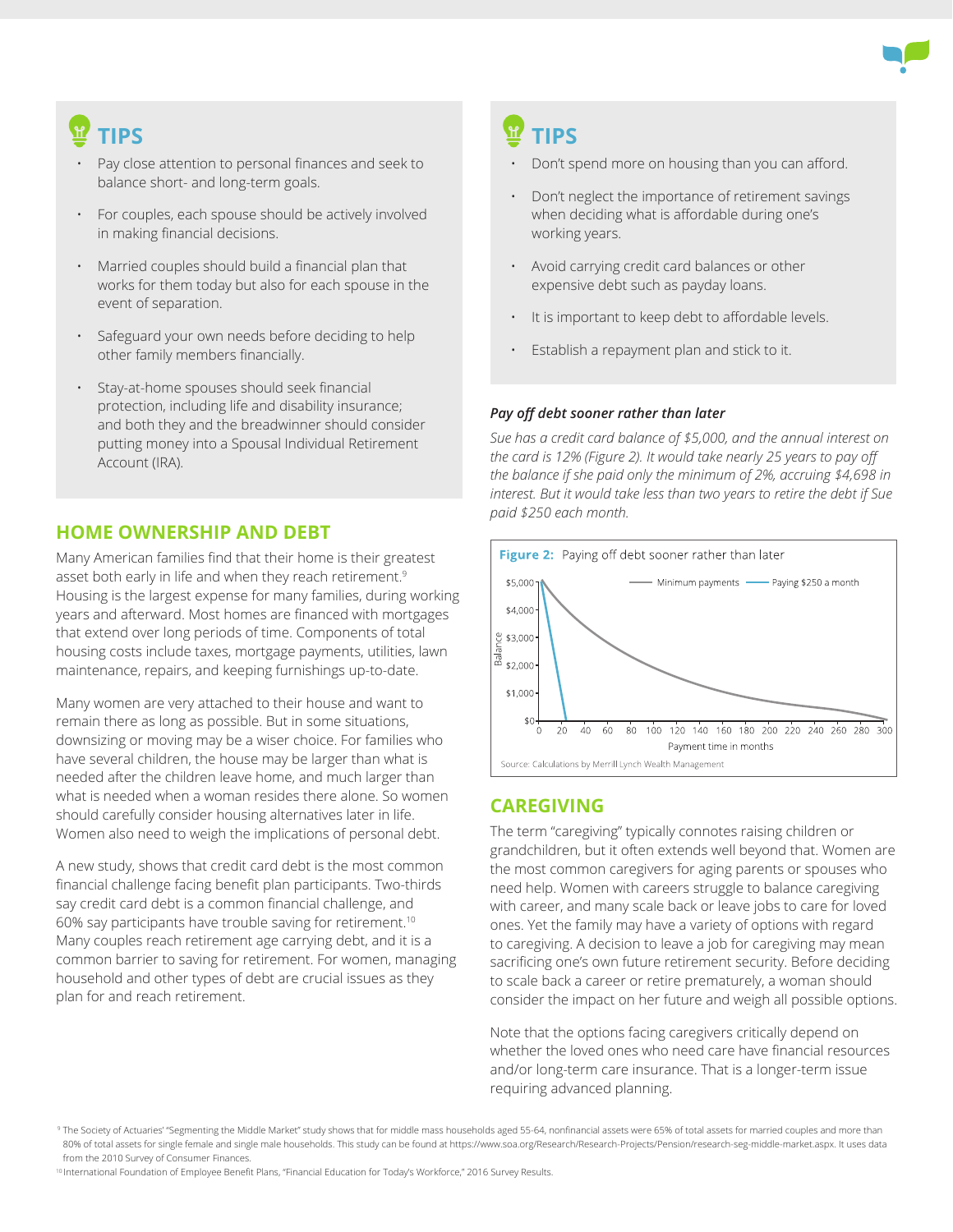

# **TIPS**

- Think carefully before assuming caregiving obligations that could make continuing in your job impossible.
- Do the math to understand how your decision may affect your future financial security.
- Caregiving should be a shared responsibility. If you scale back or leave your job, focus on how to preserve your long-term financial security through alternative means.

#### *Different life paths and retirement saving outcomes*

*Both Bob and Susan start saving toward retirement at age 25. The table below shows their annual retirement contributions from 25 to when they both retire at 65. Bob consistently saves and progressively increases his annual contributions. Susan initially contributes \$3,000 but then takes time off to care for her children and elderly parents from age, 31 to 45. Due in part to compound interest, Bob's total accumulated savings at retirement is \$528,500. In contrast, Susan's savings at retirement is \$266,400. The difference between the two is significant — a total of \$262,100.*

| <b>Table 1:</b> Annual retirement contributions of Bob and Susan |         |           |         |           |
|------------------------------------------------------------------|---------|-----------|---------|-----------|
| Age                                                              | 25-30   | $31 - 45$ | 46-50   | $51 - 65$ |
| <b>Bob</b>                                                       | \$3,000 | \$4,000   | \$5,000 | \$6,000   |
| Susan                                                            | \$3,000 | \$0       | \$4,000 | \$5,000   |



#### **WHAT TO CONSIDER AS YOU NEAR RETIREMENT**

When you retire has far-reaching implications. If a woman retires later, she has more time to save and invest before and less time requiring funds afterward. Research shows that many Americans can live much more comfortably in retirement if they work two to four years longer.<sup>11</sup>

As women are living longer, their assets need to last longer. A woman can ensure income long into her retirement years by accumulating assets in her working years and carefully determining when best to claim Social Security and pension benefits.<sup>12</sup> If her income from Social Security and pensions will not cover her essential expenses, she should consider allocating some assets to lifetime income annuities.<sup>13</sup>

As one nears retirement, planning also becomes more intense. People must make decisions, even knowing that market fluctuations or other changes will occur once retirement begins. The plan should allow flexibility for such changes. Women who are part of a couple need to link their plans to those of the family, while keeping in mind the likelihood that they may ultimately be alone.

# **TIPS**

- Carefully consider when to retire.
- When to claim Social Security is another very important decision for many families. Claiming decisions affect survivors benefits as well as benefits at the time claimed.
- Long-term care costs can be unmanageable for many families. If the first spouse to die needs substantial long-term care but lacks adequate insurance to fund it, the survivor can be left with few assets. So long-term care insurance is particularly important for women.

#### **IN CLOSING: KEY INSIGHTS**

- Life decisions surrounding work and family have an impact on retirement, though often a hidden one. You should weigh the long-term impact of such decisions before moving ahead.
- Change is part of life. A plan should provide for current circumstances but build in protection in the event of change.
- Women often focus on what is best for their families. But they should not forget about themselves.
- Many people do not plan for the long term. But doing so is absolutely critical to ensuring financial security through one's retirement years.
- Most important, women need to recognize the unique financial challenges they face. To meet these challenges, they should start saving and investing as early as possible.

<sup>11</sup>Alicia H. Munnell and Steven A. Sass, Working Longer: The Solution to the Retirement Income Challenge, Brookings Institute Press (2008).

<sup>12</sup> For more on this, see David Laster and Anil Suri "Claiming Social Security" Merrill Lynch Wealth Management, 2016

13 Research shows that women are more likely to miss not having a regular paycheck in retirement. Refer to: Society of Actuaries and Wiser "Impact of Retirement Risk on Women" 2013